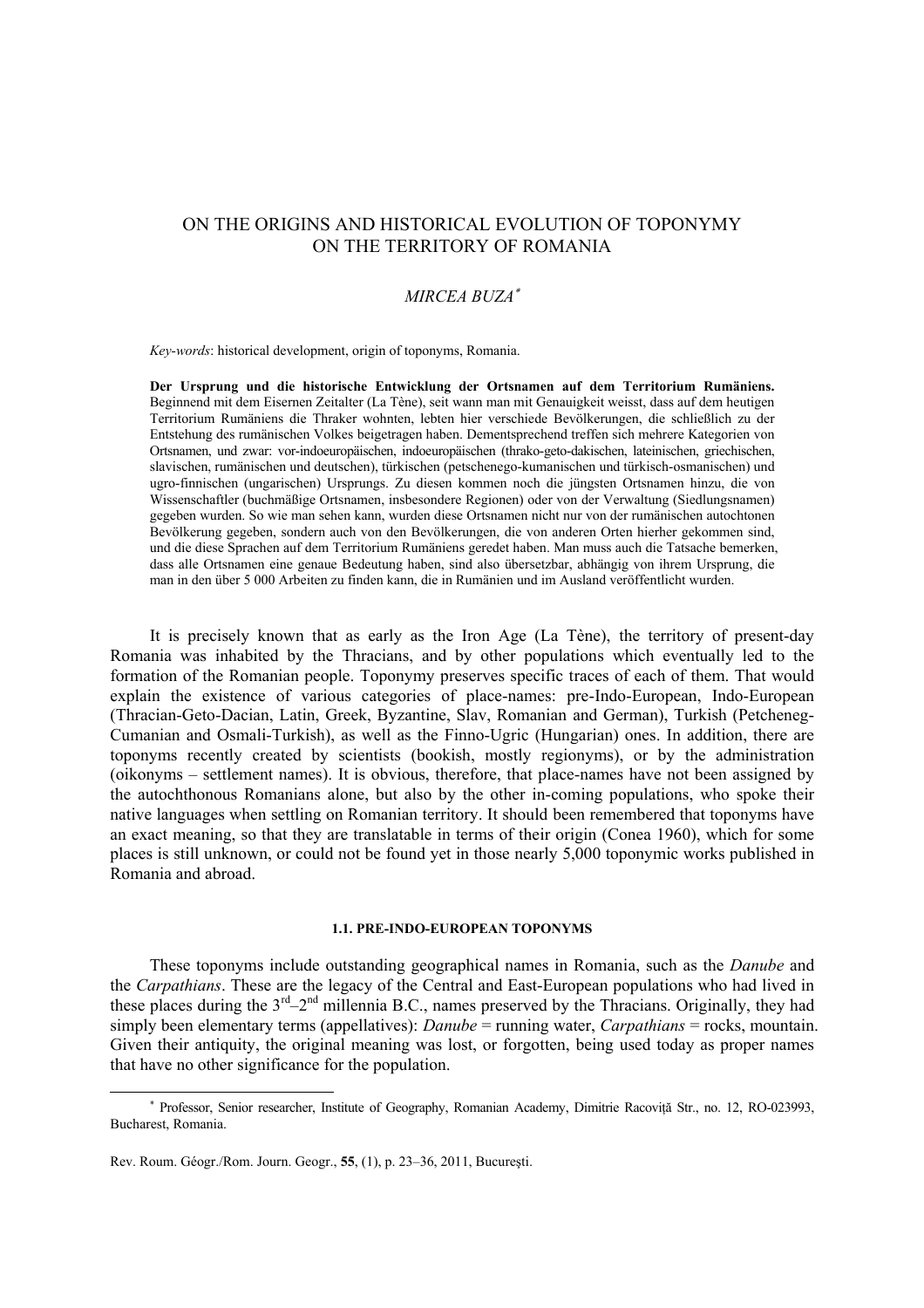| 24  | $1.11$<br>17111 | 1.11777<br>ruza |  |
|-----|-----------------|-----------------|--|
|     |                 |                 |  |
| $-$ | 10.50<br>$\sim$ | $\sim$          |  |

Linguistics (Ivănescu 1958) established the origin of the hydronym *Danube* by comparing the root *Dun-* in Romanian (*Dunăre*) with the Slavic *Dunav* and *Don* from the Thracian Donaris, the German *Donau* and with other names from Eastern Europe: Don in *Don*, *Danapris* in the *Dnieper*, *Danastris* in the *Dniester* and scores of other hydronims found in Northern Caucasus and ending in  *don*: *Ghizeldon, Sadon, Haznidon, Ursdon, Fiadgon,* etc.

In Antiquity, the oronym *Carpathian* was used by Ptolemy (2<sup>nd</sup> century A.D.). It derives from an Illyro-Thracian (hence Dacian, too) appellative: *Karpate,* established by analogy with the present Albanian word *Karpe* = rock, with an ancient plural. The term *Karpate*, meaning mountains in general, lived with the Dacians as long as the Dacian language existed. After undergoing a process of Romanization, the Dacians would forget it and replace it with *monte* (*>*Rom. *munte*). The Romanian people became familiar with it only in the 19<sup>th</sup> century, being used in books, and in schools after the German cartographer Mercator (16<sup>th</sup> century) concoted the form *Carpathus Mons*.

## **1.2. OLD INDO-EUROPEAN TOPONYMS**

These toponyms are dated approximately to the  $7<sup>th</sup>$ –6<sup>th</sup> cc B.C., basically from the moment peoples lived within a certain territory and had a well-outlined language. The following place-names have been identified in terms of oldness and importance:

*1.2.1. Thraco-Geto-Dacian toponyms* come from our ancestors called Dacians by the Romans and Getae by the Greeks, both peoples belonging to the large group of the Thracians. In Book V, Chap. 3, Herodotus, the "father of history" says that they are "the most numerous and most widely spread people in the world after the Indians" (*Istoria Românilor,* **I,** 2001, p. 401). The Thracians populated the north-eastern part of the Balkan Peninsula, part of Central and Eastern Europe between the Azov Sea and the Dnieper in the east, the Forested Carpathians and the Beskids Mountains in the north, the middle course of the Danube up to Vienna and hence farther southwards to the Adriatic Sea in the West. Also, important enclaves lived in Asia Minor and in the Aegean Sea islands.

The existence of these toponyms is known today from Greek and Roman writings belonging to various periods of Antiquity. Some of them have lived on this day in a slightly changed form. It is the case of certain big water courses, in which the initial etymon is easily recognizable, e.g. from north to south and from east to west: Tisa < *Tisia*, Someş *< Samus,* Criş *< Crisia,* Ampoi *< Ampee*, Mureş *< Marisus,* Timiş *< Tibiscus, Tibisia, Timisis,* Bârzava *< Bersovia, Bersobia,* Cerna *< Dierna, Tierna, Zerna,*  Motru *< Amutria, Admutrium,* Jiu *< Silus,* Gilort *< Gilpil,* Olt *< Aluta, Alutus,* Lotru *< Latron, Latris,*  Vedea *< Ude,* Argeş *< Ordessos,* Buzău *< Muzeos, Buseos,* Siret *< Hierasus, Tiarantos, Seretos* and Prut *< Pyretus, Porota*. Some of them are recorded by Herodotus (Book IV, Chap. 49). On the other hand, the name of small watercouses has been charged, e.g. *Sargetia* to *Valea Grădiştei* or *Valea Orăştiei*.

The names of ancient localities have mostly disappeared and what recall them are stone inscriptions and Roman and Greek writings. Illustrative in this respect is *Sarmizegetusa*, the capital of the Dacian State, and a lot of *davae* (strongholds): *Argedava* (Popeşti), *Acidava* (Piatra Olt), *Arcidava*  (Vărădia), *Berzobis >* Berzovia*, Buridava* (Ocnele Mari), *Cumidava* (Râşnov), *Docidava* (Şimleu Silvaniei), *Pelendava* (Craiova), *Petrodava* (Piatra Neamţ), *Piroboridava* (Poiana), *Ramidava* (Drajna de Sus), *Rusidava* (Vultureşti/Olt), *Sucidava* (Corabia), *Sacidava* (Miercurea Sibiului*), Tamasidava*  (Răcătău de Jos), *Zargidava* (Brad-Roman), etc. Note the compound form like in German: *Hermannstadt, Kronstadt*, *Schäßburg, Karlsburg*, that is just the other-way-round than in Romanian in which wordorder has been taken over from the Romans, e.g. *Civitavecchia* in Italian (Cetatea Veche in Romanian).

Only oikonyms have been preserved in a slightly altered form: Abrud *< Abrutus* and Albac *< Albakidioi* (Vraciu 1980)*.* The great majority have been substituted for more recent toponyms of various origins related to historical conditions: *Admutrium (Amutria)>* Butoieşti (Rom.), *Aizisis >*  Fârliug (Rom.), *Ampelum>* Zlatna (Slavic), *Apulum >*Alba Iulia (Latin), *Brucla >*Aiud (Hung.), *Dinogeţia > Garvăn, Malva >Reşca* (Slavic), *Potaissa >Turda* (Rom.), *Napoca >*Cluj (Rom.),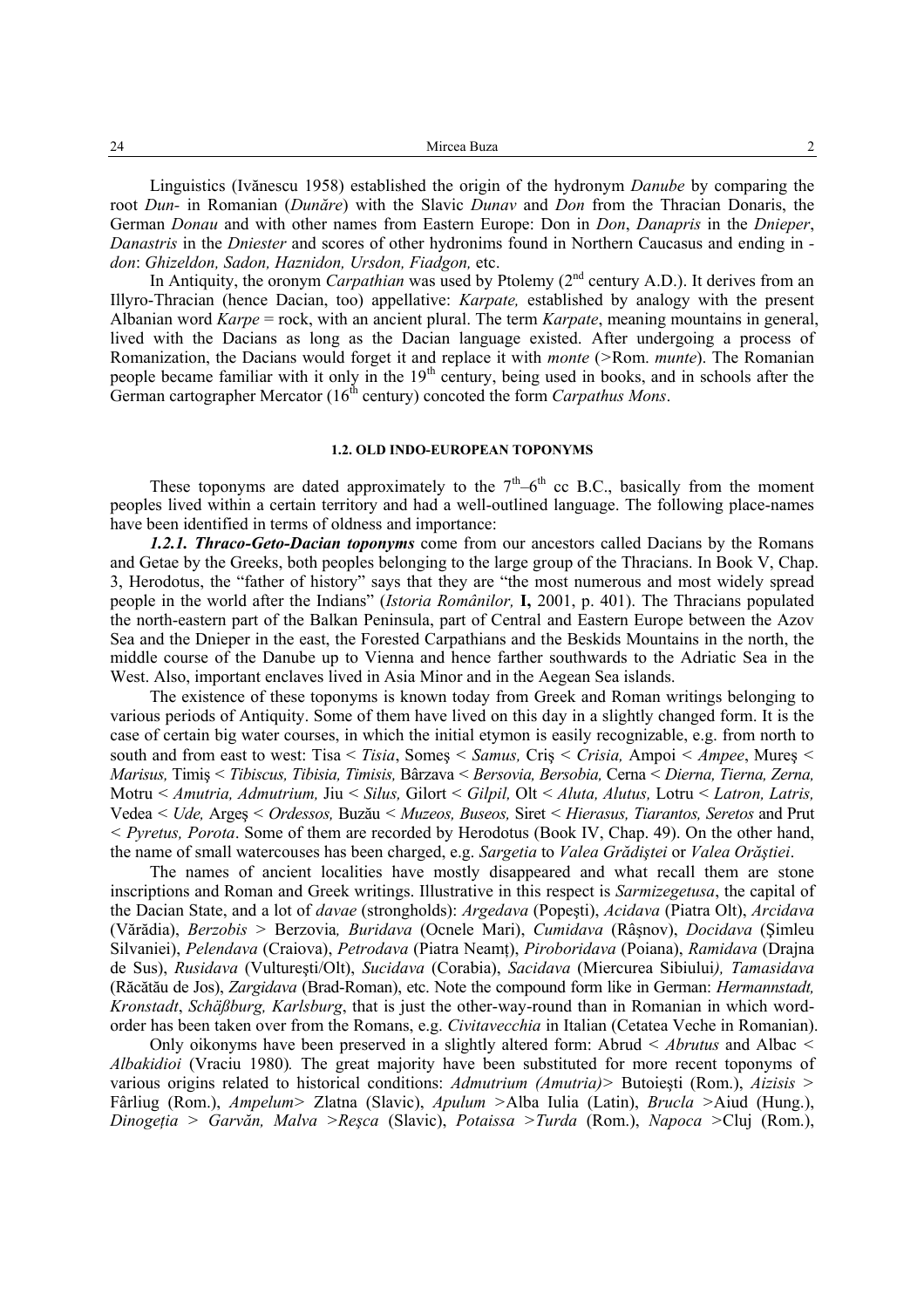*Porolissum >*Moigrad (Slavic), *Germisara >*Geoagiu (Hung.), *Dierna >*Orşova (Slavic), *Drobeta >*  Turnu Severin (Rom. + Slavic), *Tibiscum >* Jupa (Slavic). An ancient Thraco-Geto-Dacian toponym is also *Dacia*, also the very name of that country (*România. Atlas istorico-geografic, 1996).*

*1.2.2. Latin toponyms*. The Romans are known to have conquered Dacia, generally in A.D. 106, ruling it until A.D. 271, that is for about 165 years, preserving the Dacian toponymy. Just like in other parts of the Roman Empire, they did name some castra and settlements in which Latin is easily recognizable. After the invasion of migratory peoples, who usually ruled "sword-in-hand" (*Istoria Românilor,* 2001, **III**, p. 603), these names were lost and replaced with more recent ones: *Ad Aquae [Calidae]* (Thermal Waters) > Călan (the same toponym, a bit modified – *Aachen*, currently exists in Germany, because migratory populations had not passed through that area); *Ad Mediam >* Mehadia*, Ad Pannonios* >Teregova*, Agnaviae* >Zăvoi, *Alburnus Maior* >Roşia Montană*, Angustia >*Breţcu, *Arutela* >Păuşa (Călimăneşti), *Caput Bubali >*Cornăţel, *Caput Stenarum* >Boiţa, *Castra Traiana* >Sâmbotin, *Cedonia >*Guşteriţa/Sibiu*, Centum Putae* >Surducu Mare, *Certiae >*Romita, *Civitas Ausdecensium >*Cetatea, *Gaganae >* Armeniş, *Gratiana >*Dunavăţu de Sus*, Largiana >*Românaşi, *Mascliana >*Slatina-Timiş, *Micia >*Veţel, *Optatiana* >Sutoru, *Petra >*Camena*, Pons Aluti >*Ioneşti-Govora*, Pons Vetus >*Câineni / Olt, *Praetorium* >Copăceni, *Resculum* >Bologa, *Romula* >Reşca*, Saline >*Războieni-Cetate, *Salsovia >*Mahmudia*, Thalamonium >* Murighiol, *Troesmis >*Turcoaia, *Tropaeum Traiani >*Adamclisi, *Turris >*Turnu Măgurele*, Ulmetum >*Pantelimon*, Vicus Celeris >*  Săcele, *Clementianum >*Mihail Kogălniceanu, etc.

An exception make *Ad Aquae Hercules* (Băile Herculane), *Ad Mediam* (Mehadia), *Altinum [Altina]* (Oltina), *Berzobis* (Berzovia), *Turris* (Turnu Măgurele), as well as *Castra Nuova* (Castranova officially assigned) and *Colonia Ulpia Traiana Sarmizegetusa*, the Roman capital of Dacia; *Sarmizegetusa,* of Dacian origin, continues to exist in books, having been given by the Romanian authorities after the Unification of Romania with Transylvania in 1918.

It is again the Romans who named the three provinces: *Dacia Superior* (*Porolissensis* and *Apulensis*), *Dacia Inferior (Malvensis),* as well as *Ad Moesiam* (today Muntenia), preserved in books and in historical atlases.

*1.2.3. Greek and Byzantine toponyms*. The Greeks, renowned navigators and traders, founded several cities and colonies on the shores of the Mediterranean and the Black Sea, which initially had Greek names, some currently existing in Italy, e.g. *Neapole < Neapolis* in Greek (The New City) and in Romania: *Histria*. The Greeks settled on the Black Sea coast in the  $8<sup>th</sup>$  and  $7<sup>th</sup>$  cc B.C., setting up the cities of *Tomis* (Constanţa), *Callatis* (Mangalia), *Parthenopolis* (Jurilovea), *Histria* and *Argamum* (Sarichioi)*.*

Later on, in the 2<sup>nd</sup>–3<sup>rd</sup> cc A.D. they founded *Halmyris* (Dunavățu de Jos), Salsovia (Mahmudia) and *Aegyssus* (Tulcea) in the Danube Delta and farther on, inside Dobrogea, *Axiopolis* (Cernavodă) and *Ibida* (Slava Rusă). Up to the  $4<sup>th</sup>$  century A.D. all these city-strongholds were prosperous trading centres, their flourishing life being completely destroyed by the migratory populations, first the Visigoths, then the Slavs and finally the Bulgars (in 680). The names of these cities were all lost, but for one: *Histria,* introduced by the Romanian administration in 1928 on the proposal and insistence of the geographer Constantin Brătescu, impressed by the ruins discovered there, and who assigned Romanian names to other Dobrogean localities as well.

The same Greek origin have the hydronyms *Istros* (the Lower Danube), replaced by the Thracian term *Donaris – Dunaris* and *Pontus Euxinus*, signifying "Benevolent Sea", the idea being to mislead sea-ferers, as to violent storms and huge waves customary of the Black Sea (*Dicţionar de istorie veche a României* 1976).

**1.2.4. Slavic toponyms.** Beginning with the 3<sup>rd</sup> century A.D., waves of barbarian peoples began penetrating the Romanian soil, their pressure making the Roman army and administration leave Dacia (271). The first migrators were of German origin (the Visigoths and Gepides), followed in the  $4<sup>th</sup>$ -6<sup>th</sup>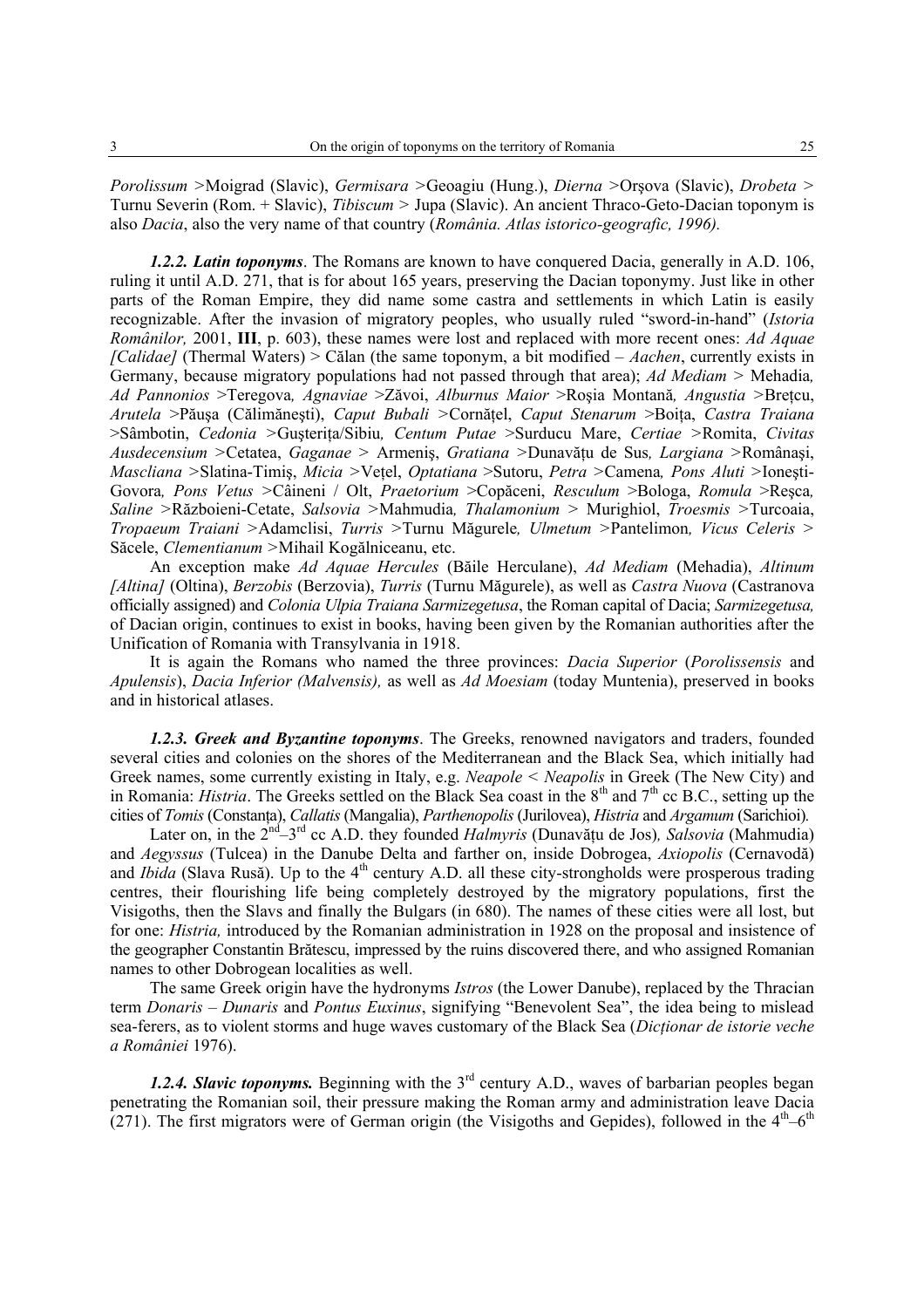cc by Huns, Avars and Slavs, who like in other parts of Europe would plunder and destroy the network of cities, largely disorganising social and economic life. The native population had to leave the towns and retreat into the villages lying in smaller valleys wherefrom people would take temporary shelter in the forests, on the plateaus and smooth summits of the neighbouring mountains. After the danger passed they would return to their households.

As a result, most ancient toponyms, especially names of settlements, were lost for good, lifesaving becoming the population's major preoccupation. However, the name of big rivers, along which people used to travel and return to their settlements on the large, smooth and fertile terraces protected from flooding, but with the groundwater at level low depth, were preserved as points of orientation (see 1.2.1.).

Of all the migratory populations, it was the Slavs who arrived beginning with A.D. 580. They were more numerous and settled down in the larger valleys, cultivating the land. Their co-habitation with the Romanized Romanian autochthons has resulted in some words of Slavic origin being introduced into the Romanian word-stock and in Romanian toponymy. Studies have revealed that cca. 8% of the Romanian words are of old Slavic origin (Macrea 1961), similarly numerous toponyms, given that the Slavs had formed the ruling elite rather a long period of time  $(6<sup>th</sup>-10<sup>th</sup>$  cc A.D.), see such words as *stăpân* (master), *jupân* (boyar, master), *cneaz* (knez), *voievod* (voievode, ruling prince), *boier* (boyar, nobleman), *vornic* (village chief, magistrate), etc.

The majority of Slavic place-names are recognisable by their suffixes, prefixes and word root. Some can be identified in the translation made by language specialists who used the historical comparative method, others represent typical toponyms (appellatives and anthroponyms).

Major old Slavic suffixes:

– ava: *Bârzava, Coşava, Dumbrava, Jidava, Lişteava, Oreava, Racova, Suceava, and Târnava;*

– ota: *Albota, Arnota, Balota, Dobrota, Gorgota, Palota, Pâncota, Probota, and Şerbota*;

– ov: *Bascov, Braşov, Bucov, Cleanov, Cricov, Draşov, Ilfov, Lişcov, Nanov, Milcov, and Snagov;* 

– ova: *Breazova, Bucova, Cacova, Ciacova, Craiova, Criciova, Cucova, Darnova, Dâmbova, Dragova, Drinova, Dubova, and Tutova;*

– ovu: *Bratcovu, Bratilovu*, *Hruşovu, Ilovu, Milcovu, Neajlovu, Ostrovu, and Vicovu;* 

– ca: *Camenca, Botorca, Beica, Cojocna, Mijarca, and Mlarişca;* 

– eva: *Cornereva, and Costileva;* 

– eţ: *Begleţ, Bistreţ, Cruşeţ, Dalboşeţ, Dieneţ, Hârboveţ, Pogleţ, Topleţ, Soloneţ, and Voroneţ;* 

– iţa: *Bistriţa, Cameniţa, Ciulniţa, Clăniţa, Coşeviţa, Dobriţa, Bolvaşniţa, Pleniţa, Ialomiţa, Dâmboviţa, Delniţa, and Sorniţa ;* 

– iva: *Clopotiva, Craiva, and Sălciva;* 

– inţ: *Băinţ, Belinţ, Beloşniţ, Bogodinţ, Chesinţ, Covăsinţ, Crinţ, Lalosinţ, and Nicolinţ;* 

– inţa: *Berzinţa, Ghelniţa, Florinţa, Lechinţa, Leorinţa, and Mehedinţa;* 

– ic: *Brestelnic, Brâznic, Câlnic, Cavnic, Chijic, Comarnic, Dobric, Dalnic, and Drănic;* 

– in: *Bucin, Bustuchin, Caşin, Cuvin, Derin, Dobrin, Păulin, Săvârşin, and Seitin;* 

– işte: *Branişte, Cânepişte, Grădişte, Sălişte, and Târgovişte;* 

– ăţ: *Brestovăţ, Bucovăţ, Coşovăţ, Casovăţ, Cralovăţ, Cruşovăţ, Dobrovăţ, Dranovăţ, Dunavăţ, Gostăvăţ, Holovăţ, and Topolovăţ;* 

– ea: *Betea, Buftea, Cetea, Corpadea, Corugea, Coşlugea, Coşnea, Cungrea, Decea, Dobrogostea, Dolea, and Dracea, Drincea;* 

– ia: *Bratia, Bozia, Brezoia, Crevedia, Crivadia, Dobraia, Fetindia, Gâlmeia, and Secăria;* 

– ina: *Broaina, Câmpina, Cioclovina, Crivina, Dragalina, Studina, Stupina, and Sulina ;* 

– ta: *Bălata, Corlata, Glâmbocata, Iarmata, Păltinata, and Viforâta;* 

– oi: *Baboi, Brezoi, Băicoi, Coroi, Ciuhoi, Lămoşoi, Totoi, Orloi, and Pitoi;* 

– oaia: *Bercioaia, Brezoaia, Dăroaia, Gotcaia, Hâlmoşoaia, Pârjoaia, and Priboaia;* 

– na: *Bazna, Blandiana, Cerna, Derna, Desna, Dorna, Coşna, Covasna, Crasna, Dragomirna, Drajna, Putna, and Zlatna;*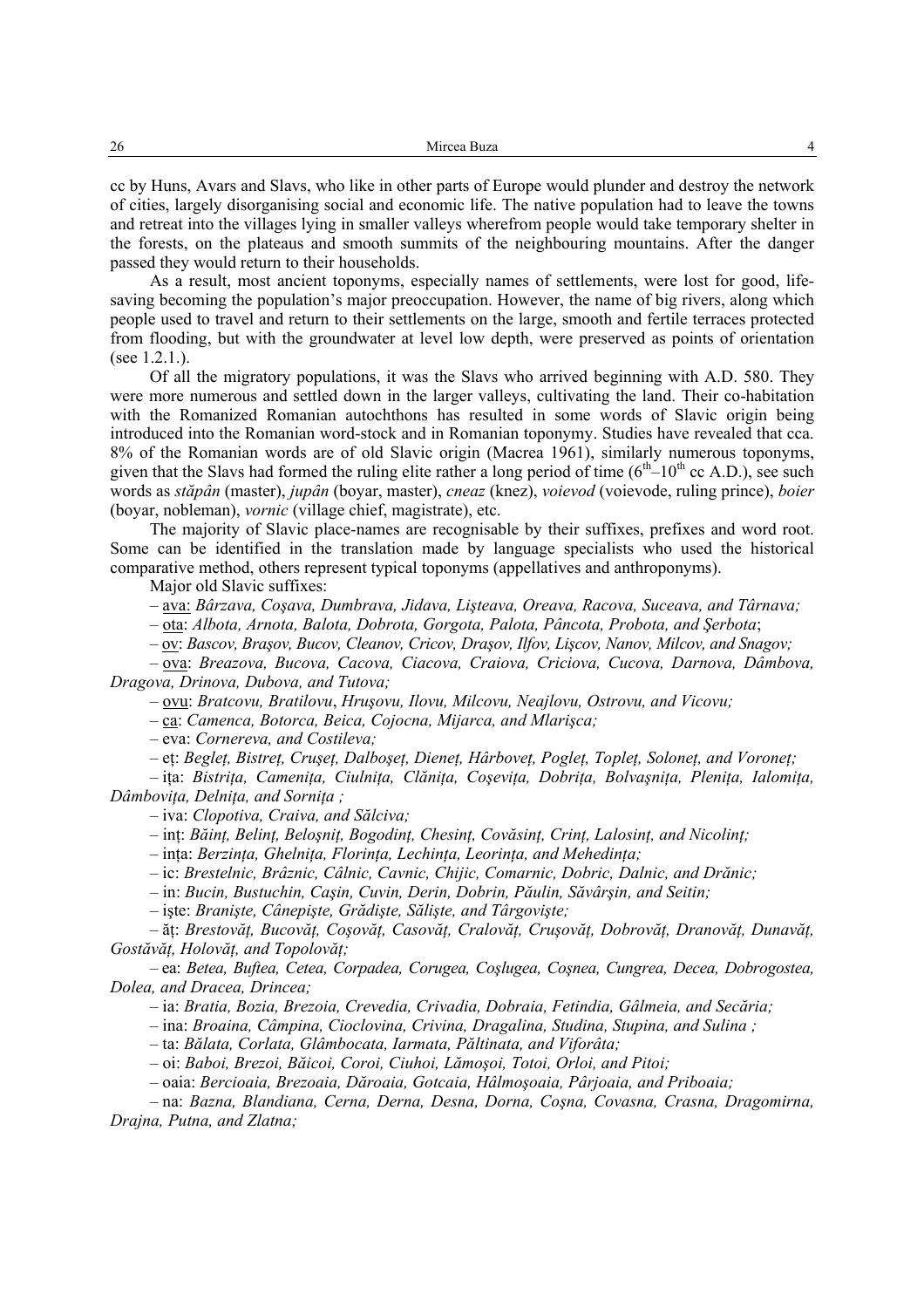– mir: *Balomir, Dezmir, Dobromir, and Dragomir;* 

– mira: *Dobromira, and Vladimira;* 

– miru: *Balomiru, Costomiru, Cuşmiru, Stanomiru, and Tehomiru*;

– uţi: *Broscăuţi, Brăşăuţi, Cojăuţi, Păpăuţi, Răcăuţi, Rădăuţi, Tăuţi, and Văşcăuţi;* 

Major Slavic prefixes:

– pre: *Predeal, Prejba, Prejmer, Preluca, Prelipca, Preluşei, and Presaca;* 

– pri: *Pricaz, Prigoria, Prihodişte, Prisăcani, Prislop, Priboi, Priporu, and Prival;* 

– ză: *Zăbala, Zăbrani, Zăgriş, Zărneşti, Zăpodia, Zănoaga, Zăvoi, and Zărneşti;* 

– po: *Podriga, Pocala, Pociovaliştea, Pocluşa, Pojorâta, Posada, Poplaca, Pobleţ, and Poşaga.* 

Natural and anthropic elements: *Sibiu* "Râul cu Corni" (River with Cornel tree); Scorei "Râul Repede" (Fast River)*; Cernavodă* "Apa Neagră" (Black Water)*; Buda* "Coliba, Căscioara" (Hut, Small House)*; Satchinez* "Sat de cnezi" (Knez Village); *Starchiojd* "Chiojdul Bătrân, Vechi" (Old Chiojd) (Iordan 1963).

Anthroponyms: *Berivoi, Bogdan Vodă, Bogdana, Bogza, Bran, Dobra, Vladimiri, etc.* 

### **1.3. ROMANIAN TOPONYMS**

At the end of  $10<sup>th</sup>$  century, the Slavs coalesced with the Romanized autochthonous majority population, so that around the year 1000 the process of the Romanian people's ethnogenesis was concluded. At the same time, also the Romanian language was completed, maintaining an exclusively Latin grammar structure, but with numerous Slavic elements, incorporated into the dominantly Latin vocabulary beside the 161 words inherited from the Daco-Gaetae.

From these lexical elements the Romanian people has created a multitude of toponyms which, irrespective of linguistic origin, are the most numerous ones. What is characteristic of the Romanian toponyms is their being understood by all the speakers of Romanian. An exception make a few archaic terms, no longer in current use, which had been living words in the past and understood by everyone at that time.

Most of these toponyms, originally appellatives, are found in the Romanian language dictionaries, the latest and most accessible being *Dicţionarul explicativ al limbii române* **(DEX)**, and the most comprehensive one *Dicţionarul limbii române* **(DLR)**, 37 volumes, last issued by the Publishing House of the Romanian Academy. Other Romanian toponyms originated from names of persons – *Dictionarul onomastic românesc* by N.A. Constantinescu, Ed. Academiei, 1963 and *Dictionar al numelor de familie româneşti* by I. Iordan, Ed. Ştiinţifică şi Enciclopedică, 1983.

Only after having looked for a toponym in these dictionaries without finding it, we may say that it is foreign, not Romanian, but although it is still necessary to consult the works of language specialists in toponomastics.

In terms of the populations who lived and / for are still living in Romania, Romanian toponyms may originate from the following word-stocks: Thracian-Gaeto-Dacian, Latin, Slavic, Turkish, Hungarian, German, Bulgarian, Serbo-Croatian, etc.

*1.3.1. Toponyms from the Thraco-Geto-Dacian word-stock* included in the **DEX** are abbreviated *cf. alb*. = compare with Albanian, because the historical-comparative method has proven them to be autochthonous, not found in the languages existing in the surrounding areas. Historian I. I. Russu has published several works devoted to these elements. His latest book deals with *The Ethnogenesis of the Romanians. The autochthonous Thraco-Dacian Fund and the Latin-Romanic component* (in Rom. 1981). From the list of toponyms, the following are given below: *Argeaua, Argele*, "big whole for preserving the beehive over the winter"; *Baciu, Băcia, Băceni, Băceşti*, "baci, master over other shepherds"; *Balaura, Balaurul, Bălăurel, Băligoşi, Balta,* Balta Albă, Balta Doamnei, Balta Neagră, Balta Raţei, Balta Sărată, Balta Verde, Bălteni, Bălteanu, Bălteşti, *Barza,* Gura Barza, Barzul, *Bordei,*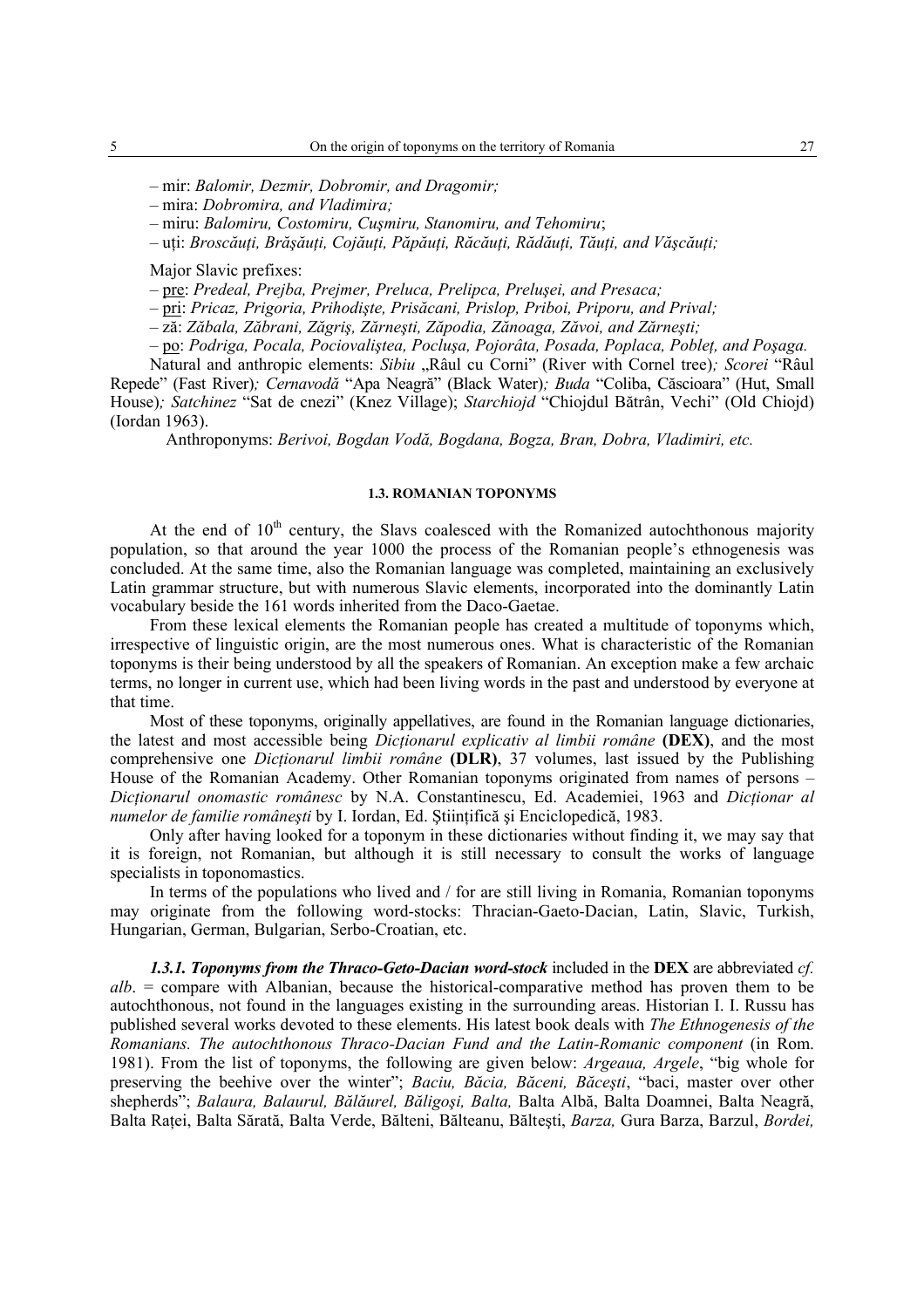Bordeele, Bordei Verde*, Brad*, Brazi, Brădet, Brădeşti, Brădeanu, *Brânduşa*, Poiana Brânduşiţa, *Brânzeni*, Brânzari, *Brustur,*Brustur*i*, Brusturet, *Bucura*, Bucureni, Bucureasa, Bucuresci, Bucureşti, Bucuru, *Bunget,* Bungetu, *La Buturugă*, *Bulz*, Bulza, Bulzani, Bulzeşti, Bulzi, Bulzu, *Butucari*, Butucăria, Buturugari, Buturugeni, *Buza*, Buza Nedeii, Buzata, Buzeni, Buzescu, *Căciulaţi, Cătunu*, Cătuna, Cătunele, *Cârlani,* Cârlăneşti, Cârlănărie, *Copaci*, Copaciu, Copăceni, Curmătura Ştezii, *Curpen*, Curpeni, Curpenelu, Valea Curpenişului, Vârful Curpinesei, *Cursaru,* Cursari, Curseşti, *Custura*, *Dărâmaţi*, *Gardu*, Pârâul Gardului, Gărdeşti, *Gălbează*, Gălbezeni, *Ghimpoaia*, Ghimpaţi, Ghimpeţeni, *Ghionoaia,* Ghionoaica, *Goruni*, Goroana, Goronet, Goruniş, *Groapa*, Groapele, Gropile, Gropeni, *Grumăzeşti*, Grumăzoaia, *Grunji*, Stanca Grunjii, Grunjel, *Guşaţi,* Guşoieni, Guşoiu, Guşoianca, *Lespedea*, Lespezile, Lespezelul, Lespezeni, *Malu*, Malurile, Măluşel, Măluşteni, *Marele*, Muntele Mare, Mărişel, Mărăşti, *Măzăreni,* Calea Măzărichii, Măzăraru, *Măceşul*, Măceşurile, Măcişeni, *Măgura,* Măguri, Măgurele, Măgulicea, *Mânzaţi*, Mânzăleşti, Mânzăteşti, *Moşia*, Moşoaia, Moşeşti, Moşneni, *Munună, Murg*, Murgeşti, *Pârâu*, Părău, Pâraiele, Pârâieşti, *Rânzeşti*, Rânzăleşti, *Sâmbureşti, Spânzul, Stâna*, Stâna de Vale, Stânişoara, *Stânca*, Stânceşti, *Strugureni, Strunga*, Strungari, Strungile, *Şopârleni*, Şopârleşti, Şopârliga, Şopârliţa, *Ţapu,* Poiana Ţapului, *Ţarcu,* Ţărculeşti, *Urda,* Urdele, Urdari, Urdeşti, Urdeasca, *Vatra* Dornei, Vatra Moldoviţei, *Viezuri*, Viezuina, Viezuianu, etc.

*1.3.2. Toponyms from the Latin word-stock* represent the largest and most important category since words inherited from Latin are outright dominant, representing over 20% of the current Romanian vocabulary. However, the words most commonly used in contemporary Romanian (38%) originate from French, e.g. fountain pen, note-book, pencil, train, railway station, ticket, highway, car, etc., because the respective objects did not exist in Roman Times, so they had to be borrowed from somewhere (Macrea 1961). These have not produced toponyms proper, except for some bookish regionyms, e.g. Getic *Piedmont*, *Metaliferi* Mountains*,* Black Sea *Continental Shelf*, Black Sea *coast*, Danube *Delta*, Făgăraş *Depression,* etc.

All appellatives from the Latin word-stock are found in **DEX** with the abbreviation– *Lat*. we have previously mentioned that a few appellatives from all word-stocks, being very old have lost their meaning in current speech, being replaced by other words. Having become archaisms, their meaning is explained only in the Romanian language dictionaries (**DEX, DLR**). Even nowadays one witnesses the substitution of old words of Thraco-Geto-Dacian origin for new words of Slavic origin: *grumaz* – *gât* (throat). Toponyms in this category are: *Chicui, Picui, Păcuiu* lui Soare etc. < Lat. *piculeus* "mountain peak or hilltop" and *runcu* < Lat. *runcus* "deforested place with pasture, fallow land", present in various forms in some 50 toponyms throughout the country: *Runc, Runcu, Runcuri, Runculet, Runculeu*, *Runcul Rău, Runcul Oilor, Coasta Runcului, Faţa Runcului, Gura Runcului, Valea Runcului, Vârful Runcului, Runculeţul* de Jos, etc*.*

– **Oronyms**: *Albele,* Dealul *Albii, D*<sup>∗</sup> *. Armăsarului, Bătrâna,* Gâtul *Berbecului, Capra, D. Carpenu, D. Cărpinei, Cărbunari, Căpăţâna, Munţii Căpăţânii, D. Cetatea,* Vârful *Cetăţii, Cheile Albacului, Cheile Runcului, Cheile Turzii, Vf*∗∗ *. Cireşului, M*∗∗∗ *. Codru-Moma, Culmea Codrului, Creasta Pietri, Vf. Crucii, Curăturile, Curăta Mare, Curăţele, Cucurbăta Mare, Cucurbăta Mică, Dosul Orlatului, Faţa Mioarelor, Faţa Mare, Faţa Mică, D. Frasinului, Vf. Făget, Vf. Frumoasa, D. Furcii, D. Furcilor, Găina, Găureasa, Galbena, Gruiu,* Gruiete, Gruieţ, Gruiştea, Gruianca, Gruieni, *Muntele, Muntele Mare, Muntele Mic, Muntele Negru, Muntele de Sus, Capu Muntelui, Între Munţi, Muncel, Muncelul Mare, Muncelul Rotund, Piatra Munceilor, Muntişorul, Neteda, Netedul, Paltina, Paltinul, Vf. Paltinei, Vf. Păltiniş, M. Pădurea* Craiului*, D. Pădurii, M. Păpuşa, Piatra, La Piatră, După Piatră, Sub Piatră, Piatra Bulbucului, Piatra Cântătoare, Piatra* Craiului*, Piatra Neagră, Piatra Albă, Piatra Galbenă, Piatra Tăiată, Pietrosul, Pietriceana, Pietrişu, Vf. Plaiul, Plăişoru, Porumbelul, Râpa Roşie, Râpele,* 

 $\overline{a}$ 

 $*$  D = deal (Eng. hill).

 $*$ <sup>\*</sup> Vf. = vârf (Eng. peak).

<sup>∗∗∗</sup> M = munte (Eng. mountain).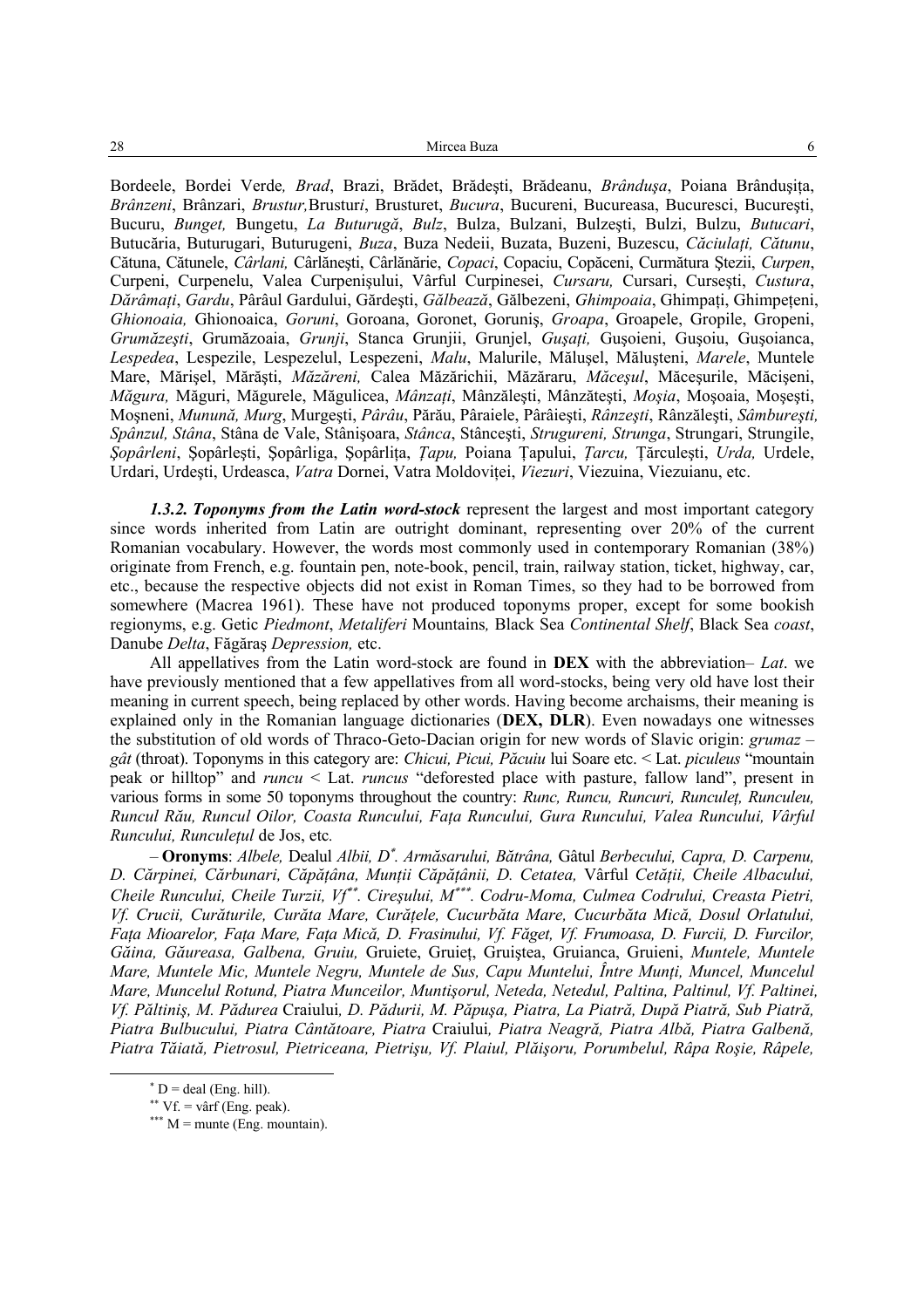*Rotunda, Rotundul, Sapa, Scara, Scăriţa, Scărişoara, D. Secătura, Vf. Secăturii, Sterpu D. Şesului, Şesul* Craiului*, Şesul Lupşelului, Vf. Strâmba Mare, Tomnaticul, Tomnăticel, Văratec, Vf. Văcarului, M. Văcăria Mare, Vf. Ursu, etc.*

– **Hydronyms**: *Adânca, Adâncata, Albele, Amara, Apa Caldă, Apa Lină, Apa Mare, Apa Neagră,*  Pârâul *Auriu, Baia, Baia de Piatră, Băişoara, Băiţa, Boul Mare, Boul Mic, Bouleţ, Boura, Căldăraru, Căluşeri, Capra, Căpreasa, Căprioara, Cărbunari, Cărbunăriei, Cărbunele Negru, Casele, Căţelu, Ceptura, Cheia, Cheiţa, După Fântână, Faţa, Fântânelele, Fântâna, Fântânele, Frumoasa, Frumuşeana, Fundata, Fundături, Furcşoara, Galbena, Lacul Sărat, Pietrele, Râu, Râuşor, Râura, Râul Alb, Râu Bărbat, Râul Mare, Râul Mic, Râu de Mori, Râul Morii, Râul Satului, Râul Spinului, Spinoasa, Strâmbătura, Valea Albă, Valea Adâncă, Valea Astupăturii, Valea Boului, Valea Caldă, Valea Calului, Valea Caprelor, Valea Aurie, Valea Largă, Valea Lungă, Valea Mare, Valea Mică, Valea Morii, Valea Scurtă, Valea Seacă, Valea Vadului, Vadu, Vadurile, Verdea, etc.* 

– **Oikonyms from the Latin word-stock** in alphabetical order (only letters A and B abbreviated are mentioned): *Adânca, Adâncata* (3 localities), *Adunaţi* (4), *Afânata, Afumaţi* (3), *Alba* (3), *Albele, Albeni, Albi, Albina* (3), *Albinari Albiş* (2), *Albiţa, Aleşi, Alun* (2), *Aluniş* (10), *Alunu, Alungeni, Amara* (3), *Amaru, Anina, Anini, Aninişu* (2), *Aninoasa* (6), *Apa* (2), *Apa Neagră, Apa Sărată, Apele Vii*), *Arama* (2), *Arbora, Arbore, Arborea, Argintari, Ariciu, Aricioaia, Arin, Arini* (2), *Ariniş, Arsa, Arsele, Arsura, Arsuri* (2), *Arşiţa* (4), *Arţari* (2), *Arţaru, Aspra* (It. Aspromonte), *Avântu* (It. Avanti), *Baia* (10): B<sup>∗</sup> . de Aramă, B. de Arieş, B. de Criş, B. de Fier, B. Mare, B. Nouă, B. Sprie), *Băile* (1 + 16 assoc. with determiners: B. Borşa, B. Herculane, B. Tuşnad, etc.), *Băişoara, Băiţa* (7), *Barboşi, Bărboasa, Bărbosu, Bătrâna, Bătrâni, Bătrânu, Sat Bătrân*, *Bălţata* (2), *Bălţaţi* (3), *Bou, Boura, Boureni* (3), *Broscăţani, Broşteanca, Broşteni* (20), *Buciu, Buciniş* (2), *Bucium* (5), *Buciumeni* (5), *Buciumi* (3), *Butea, Buteasa,* etc*. (Dicţionarul geografic al României,* **I,** 2008).

*1.3.2. Toponyms from the Slavic word-stock.* Beside Slavic toponyms proper, which the Romanians do not understand, there are a number of toponyms formed of appellatives and other words (adjectives, adverbs, etc.) belonging to the Romanian word-stock of Slavic origin. They are mentioned in **DEX** with the indicative -*sl*. and represent about 8% of the Romanian vernacular (Macrea 1961).

– **Oronyms**: *Baba, Babele, Chicera* (*Chicera* Amnaşului), *Cioaca, Cracu, Dealul* … (assoc. with numerous determiners: *Dealul* Mare, D. Pleşii, etc.), *Lunca* Cibinului*, Vârful Răchita, Podişul*  Târnavelor*, Dealul Podele,* Pe *Podele,* and *Padiş.* 

– **Hydronyms**: *Baba,* Pârâul *Babii, Bălan, Bălana, Belciugu, Bobu, Bogata, Bozu, Dumbrava, Dumbrăviţa, Iezerul* Mare*, Iezerul* Mic*, Izbuc, Izvor, Izvoarele, Izvorul* … (assoc. with numerous determiners: over 30 hydronyms throughout the country), *Ponor, Ponoară, Poiana,* Valea *Poienii, Poieniţa*, *Pustia, Pustiul, Răchita, Răchiţeaua, Racu,* Pârâul *Racilor,* etc.

– **Oikonyms**: *Baba, Băbuţa, Băjenari, Bălaia (3 localities), Bălan (2), Bălani (2.), Bălanu (2), Băluşa, Belciug (2), Belciugatele (2), Bivolari (2.), , Blidari (7), Bobu (2.), Bogata (8), Bogaţi, Boz (2), Bozieni (4), Bozieş (2.), Breb, Brebu (8), Bujor (3), Bujoru (3), Bujoreni (3), Deal, Dealu (4), Dealul* (and assoc. with other determiners, e.g. *Dealul Aluniş, Dealul Mare,* etc. **=** 8)**,** *Dumbrava (28), Dumbrava* **…** (assoc. with determiners: *Dumbrava* Roşie etc. = 10), *Dumbrăveni* (10), *Dumbrăveşti (3), Dumbrăviţa (12), Dumbrăviţa* **…** (assoc. with determiners *Dumbrăviţa* de Codru, etc. = 6 **…**  *Livada* (7), *Livada* (assoc. with determiners: *Livada* Beiuşului, etc. = 8), *Livadia* and *Livadea* (7), *Livezi* (6), *Livezile* (7), *Lunca* (32), *Lunca* **…** (assoc. with determiners: *Lunca Ampoiţei,* etc. **=** 45), *Luncani* (4), *Luncani* (assoc. with determiners: *Lunca* de Jos, etc.= 2.), *Luncile* (2), *Luncşoara* (7), *Podari* (2), *Podeni* (10**),** *Podgoria* (2 *Podoleni* (4), and *Podu* (assoc. with determiners**:** *Podul* Broşteni, etc. **=** 32), *Poenari* (2)**,** *Poiana* (35), and *Poiana* (assoc. with determiners: *Poiana* Aiudului*, Poiana*  Sibiului, etc. = 58, *Poienari* (14), *Poienile* (9), and *Poienita* (10) etc. *(Dictionarul geografic al României,* **I,** 2008, **II,** 2009).

l

 $*$  B = baia (Eng. Baths, spa).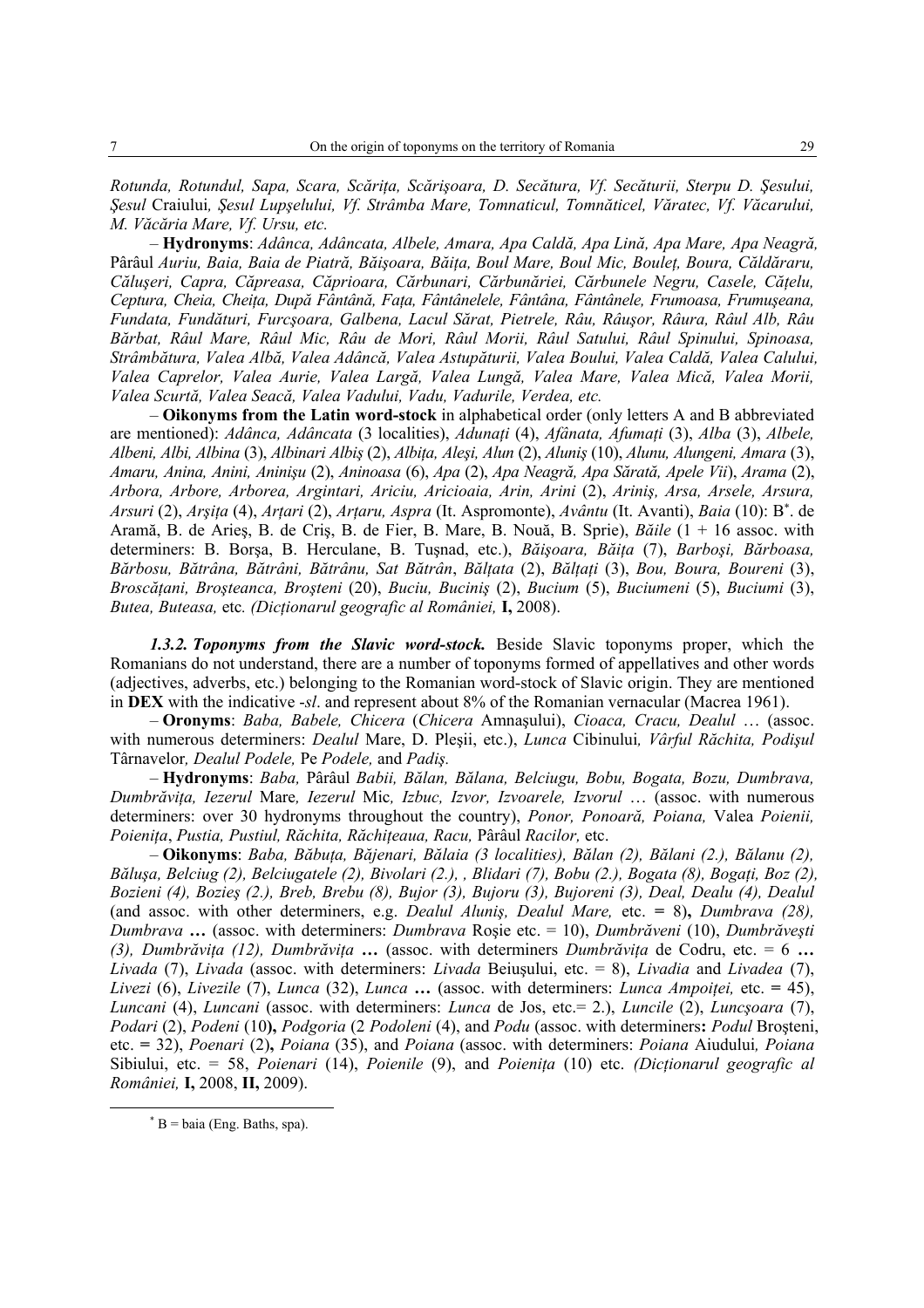*1.3.3. Toponyms from the Bulgarian word-stock.* In A.D. 680, the Bulgars, a migratory people of Turkic origin, came from the River Volga (hence the name of Volgars later turned into Bulgars), crossed the Danube and settled in the south of the Danube. Here they founded a feudal state, assumed the language of the Slavic population living there, and ruling for some time also some Romanian provinces. This co-habitation introduced some works into Romanian, which subsequently became toponyms: *Bolovanu, Bolovani, Bolovănis, Busuiocu, Colibasi, Grădinari, Pogoanele, Plosca, Varnita, Zlătari,* etc.

*1.3.4. Toponyms from the Serbo-Croatian word-stock.* Other branches of the southern Slavs, the Serbians and the Croatians, crossed Romania  $(6<sup>th</sup>-7<sup>th</sup>$  cc) and settled in the north-western part of the Balkan Peninsula. From the contact with the Romanian population, a few words, e.g. *Târlele, Târleşti, D. Târlii,* etc., were acquired, becoming toponyms later on.

*1.3.5. Toponyms from the Ukrainian word-stock.* Ukrainians are part of the Eastern Slavs. They settled at Romania's north-eastern border. Their language lies at the origin of several words, currently toponyms: *Bahna* (6), *Bahnele, Băhneni, Hreabăn, Hrebeni, Hulub, Huluba,* etc.

1.3.6. Toponyms from the Petcheneg-Cumanian word-stock. In the  $10^{th}$ – $11^{th}$  centuries, two Turkic peoples, coming also from the Asian steppes, crossed Romania and partly settled there. They were the Petchenegs and the Cumans whose main occupation was shepherding. They left us a few words that turned toponyms: *Ciobanu, Ciobăniţa, Ciobănoaia, Ciobănuş, Cibanu* and *Odaia* (2 localities), *Odaia* … (assoc. with determiners: *Odaia Banului,* etc. 8), *Odăieni, Odăile* (7) (Giurescu 1961).

*1.3.7. Toponyms from the Tartar word-stock.* The big Tartar invasion, a very numerous Mongolian people, took place in 1241. After having been defeated in battles by the East-European peoples, they settled down in the steppes from the north and west of the Black Sea: Crimea, Bessarabia, Dobrogea, Bulgaria, etc. Romanian took over a few words, the toponyms *Arcan, Arcani*, etc.

*1.3.8. Toponyms from the Osmanli Turkish word-stock.* With a well-organised army, the Turks conquered Constantinople in 1453, extending their domination into the Balkan Peninsula. Despite the heroic deeds of Voivodes Mircea the Old, Vlad the Impaler and Stephen the Great, Wallachia and Moldavia had to accept Ottoman suzerainty, which lasted from the 15<sup>th</sup> century until the War of Independence in 1877–1878. As a result, the two Romanian Principalities, and after 1526 (the Battle of Mohács) Transylvania, too, had to pay tribute and suffer the influence of the many Turkish functionaries and military men sent here to make order. That would explain the presence of words of Osmanli Turkish origin in Romanian, some of them becoming place-names, e.g. *Bursuc, Bursucani, Bursuceni, Bursuci,* etc.

*1.3.9. Toponyms from the Hungarian word-stock.* In 896, the Hungarians, a Finno-Ugric people, arrived from the steppes lying north of the Caspian Sea and west of the Ural Mountains, settling in the Pannonian Plain. In the year 1000, they were Christianised under their King St Stephen whom the Pope gifted with a golden crown, as sign of power and support. In order to increase his influence in Eastern Europe, the Pope would send numerous missionaries and notaries to the Hungarian Court. They would relate about the Hungarians' deeds and history while the great many documents written in Latin would contribute to the cultural and political development of the Hungarian kingdom. By the end of the  $11<sup>th</sup>$  century, after having emerged victorious in the battles waged against the native voivodes Gelu, Menumorut and Glad, the Hungarian kings succeeded in conquering Transylvania (inclusive of Banat, Crisana and Maramures) and become exerting absolute rule until the  $1<sup>st</sup>$  of December, 1918. Their over 800-year domination of this territory, a period in which the official language was Hungarian, while the autochthonous Romanian population was considered kind of tolerated, numerous Magyar words entered Romanian, becoming toponyms alongside the place-names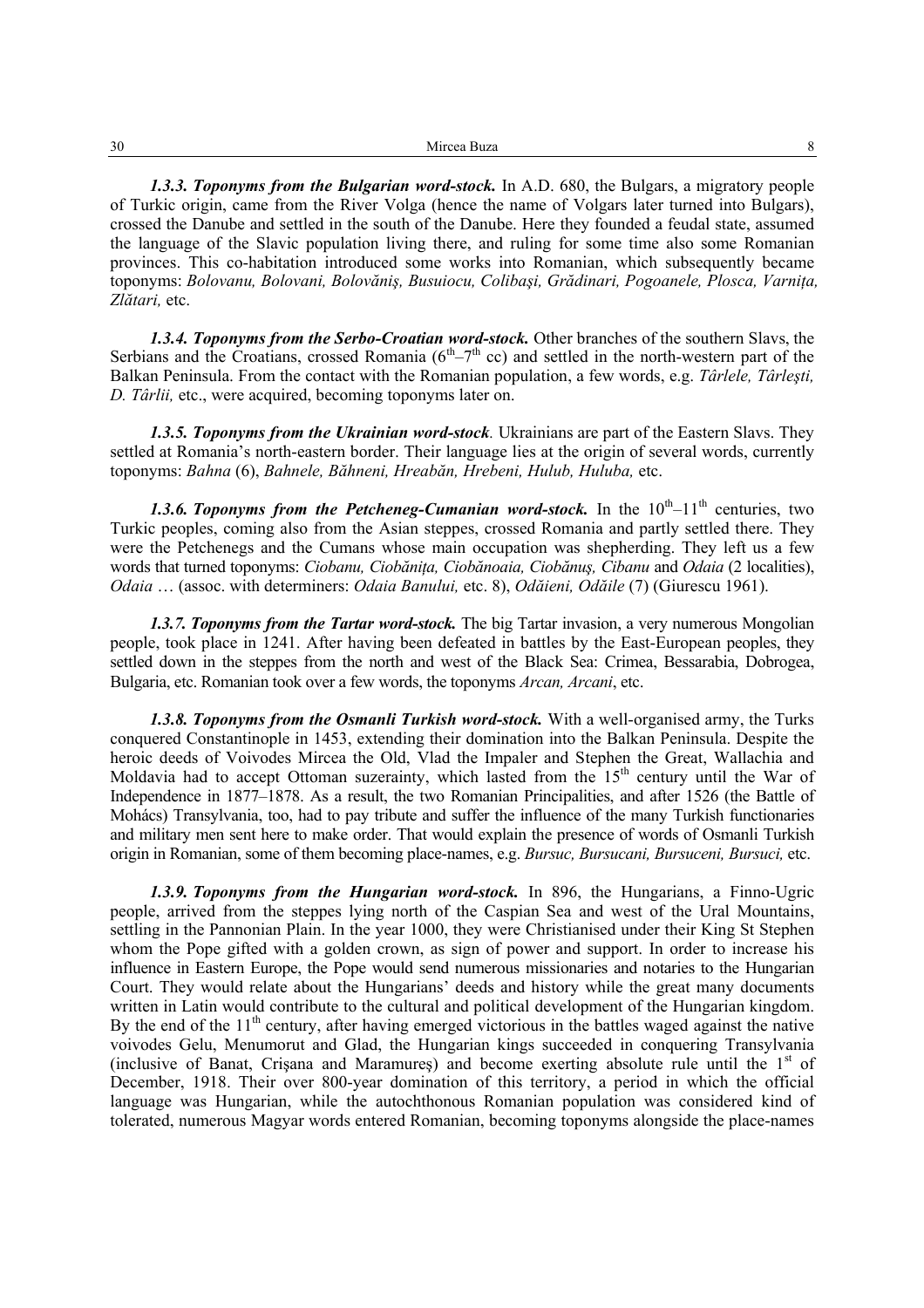given by the Hungarian population and the authorities, e.g. *Acăţari, Agriş* (8 localities), *Bocşa* (3), *Bocşitura, Berc*, *Hotarele, Meşteru, Ogaşu, Oraşu* Nou*, Sălaşu, Şoimu, Şoimuş, Uricani, Vama* Seacă*, Vama* Veche, etc*.*

*1.3.10. Toponyms from the German word-stock.* To defend the southern and eastern borders of the kingdom and help with the economic development of Transylvania, the Hungarian kings brought in German colonists (mid-12th century), whom they named Saxons after Sachsen (Saxony), a land closer geographically, where they originated from. The Saxons founded numerous settlements, outstanding among them being the seven city strongholds (hence the German name of the province "Siebenbürgen": *Hermannstadt* (Sibiu), *Kronstadt* (Braşov), *Schäβburg* (Sighişoara), *Mühlbach* (Sebeş), *Mediasch* (Medias), *Klausenburg* (Cluj) and *Bistritz* (Bistrita). Later on (1717–1718), Empress Maria Tereza would colonise other Germans, this time from Schwabenland (Swabia), the so-called Swabians, placing them in Banat and in the southern part of Crişana. In time, other German groups would be settled in Maramureş (the Tziptzers), in Bukovina and around the town of Satu Mare. Living side by side with the Romanians led to a series of German words (some of them growing into toponyms, others remaining regionalisms) being borrowed by the autochthons: *Glăjăria* (< glajă < *Glas* < glass), *Halta* Unirea (haltă<Halte <Halting Place), *Şura* Mare*, Şura* Mică (şură < Schur < Small Shed), *Ţigla*  Mare*, Ţigla* Mică (ţiglă<*Ziegel<* tile), etc.

*1.3.11. Toponyms from the neo-Greek word-stock.* After Ruling Prince Constantin Brâncoveanu was killed in Constantinople, accused of breach of faith to the High Porte, the Romanian Principalities would be ruled for 100 years (1716–1821) by Greeks from Phanar, a district in Constantinople, hence they were named Phanariotes. They would arrive accompanied by numerous Greek servants and functionaries to help them complete the mission they had been assigned to, namely, to collect taxes. During the Phanariote rule, schools in Greek were set up, and several Greek words, some of them turned toponyms, entered Romanian: *Arac, Araci, Boboc, Boboci* (2 localities), *Brotac, Drum, Mărgea, Mic, Spân,* etc.

**1.3.12. Toponyms originating from anthroponyms** are quite frequent, being traced to the name of a settlement founder, of some former owners, or village communities, who had possessed a mountain, a pasture, an agricultural terrain, etc. Depending on the initial (basic) name these toponyms have different origins: a) Romanian: *Albeşti, Bucureşti, Moldoveanu, Negoiu, Cindrel,* and *Şureanu*; b) Slavic: *Dragomireşti, Vlădeşti,* and *Vâlcăneşti;* c) Hungarian: *Fărcăşeşti, Fizeşti,* and *Mogoşeşti*; d) Petcheneg-Cumanian: *Tâncăbeşti, Tocsobeni, Turtabă, Basarabasa,* and *Basarabi;* e) Turkish: *Cioflinceni, Hagieni,* and *Caraiman*.

### *1.3.13. Ethnotoponyms originating from names of peoples:*

a) Romanian: *Bulgaru, Bulgari, Comana, Comănesti, Greaca, Greci, Hutani, Lipovanul, Neamtul,* Piatra *Neamţ,* Târgu *Neamţ,* Bencecul *German,* Stamora *Germană, Peceneaga, Pecinegul, Pecinişca, Rusu, Ruşi, Ruşii-*Munţi (County Mureş), *Săsciori,* Dealul *Sasului,* Valea *Sasului, Secuia,* Târgu *Secuiesc, Sârba, Sârbi, Sârbeni, Tătarca,* Cheile *Tătarului, Tătârlaua, Turceni, Turcoaia,* Podul *Turcului, Unguraşul, Ungurei,* etc.;

b) Hungarian: *Beşeneu, Beşenova, Beşimbac* (currently Olteţ, Viştea Commune), *Beşinău* (currently Secăşel, Ohaba Commune), *Beşineu* (Sânpaul Commune, County Mureş) < Hung. *Bessenyö* = Pecenegul*; Mintia, Mintiul Gherlei* < Hung. *Nemeti* = Germans, Nemti; *Crainimăt* < Hung., *Király-Nemeti* = Germans subjected directly to the kings not to the local feudal lords.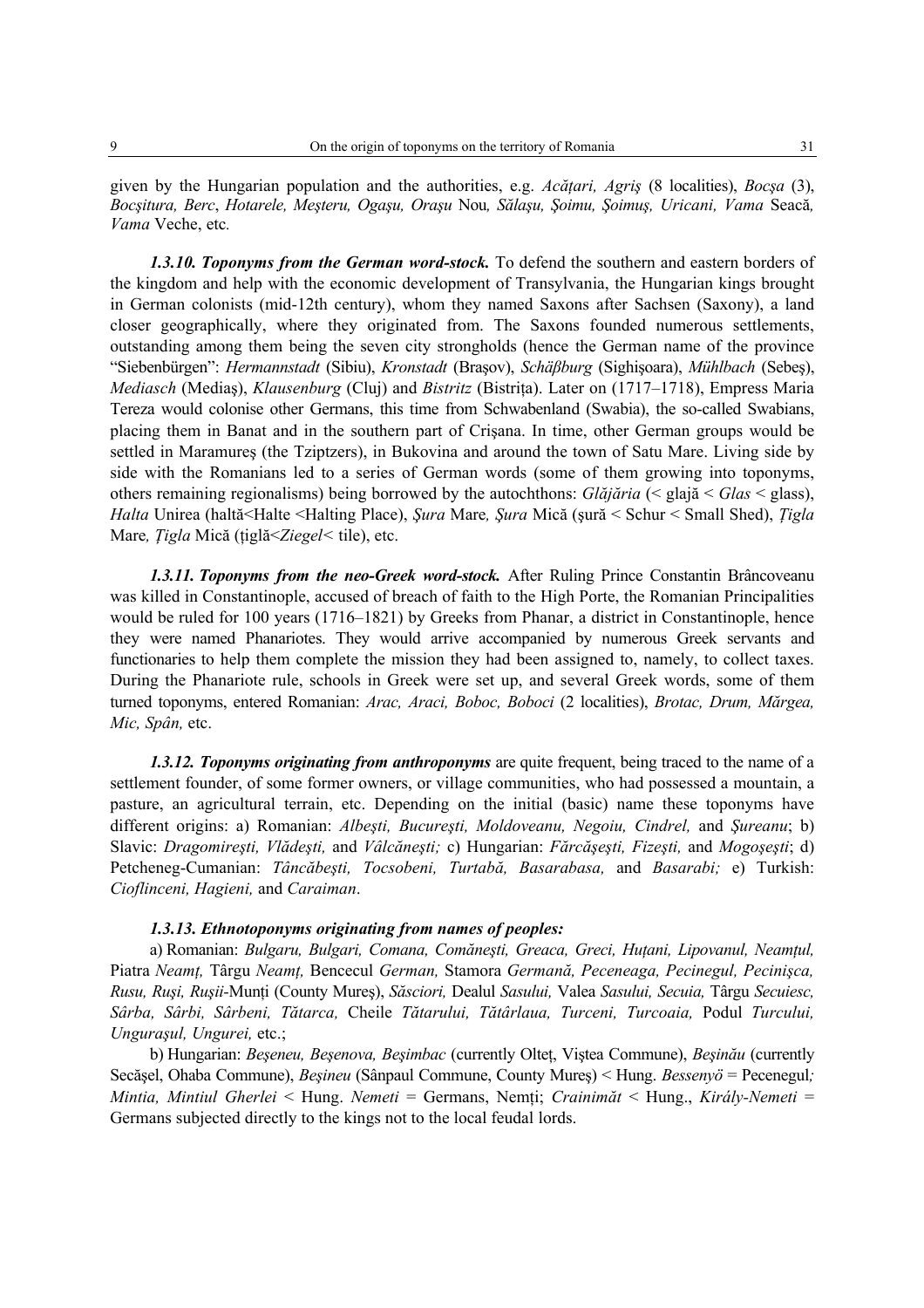| $\sim$<br>JZ. |  |
|---------------|--|
|               |  |

*1.3.14. Hagyonyms or toponyms of religious origin.* They recall the name of a saint, of a mystic revelation, or of a place considered to be sacred:

a) Romanian: *Sfântu Gheorghe* (8 localities), *Sfântu Ilie, Sfântu Vasile, Sfânta Elena, Sfânta Ana, Sângeorz* (2), *Sânnicolau* (4), *Sâniacob* (3), *Sâniob* (1), *Sânmihaiu* (6), *Sânnicoară* (2), *Sânpetru* (2), *Sânpetru* (assoc. with determiners = 6), *Sântămăria* (4), *Sântioana* (3), and *Sântion;*

b) Hungarian: *Sânbenedic, Sâncrai* (10 localities), *Sândominic, Sânmartin* (6), *Sânmărghita* (2), *Sânmiclăuş* (3), *Sânpaul* (4), *Sânsimion* (2), *Sântana* (3), *Sântimbru* < Hung. Szent Imre "Emerik" (3).

*1.3.15. Toponyms recently assigned by the administration.* Several settlements have officially being given new names to bestow a mark of honour on some historical, scientific and cultural personalities: *Nicolae Bălcescu, Tudor Vladimirescu*, *Mihai Viteazul, Avram Iancu, Cuza Vodă, C. A. Rosetti, Axente Sever, Mihail Kogălniceanu, Aurel Vlaicu, Traian Vuia, George Coşbuc, George Enescu, Ciprian Porumbescu, Constantin Daicoviciu,* etc.

However, some less politicised names, e.g. *Oţelu Roşu* in Caraş-Severin County and Victoria Town in Braşov County, have been preserved.

#### **1.4. NEW SLAVIC TOPONYMS**

*1.4.1. Toponyms of Bulgarian origin.* Apart from the words that had entered the Romanian language, there are a few Bulgarian toponyms not really understood by all Romanian speakers. Part of them originate from the Bulgarian population which had arrived from south of the Danube and settled in this territory during various historical periods. Thus, in older times  $(8<sup>th</sup>-9<sup>th</sup>$  cc), some Bulgar groups (later on mingled with the native population) were named *şchei*, hence the toponyms *Şchei* (a district in Braşov City and the *Şchiaua* Mountain in the Şureanu Massif.

At the time of the Turkish occupation  $(14<sup>th</sup>-19<sup>th</sup>$  cc) other groups of Bulgarians crossed the River and settled definitively north of the Danube, in the Romanian Plain, where they could enjoy greater freedom. Here they founded a few villages which bear Slavonian names (from the Bulgarian spoken in the Middle Ages): *Cervenia* "Roşia" (distinct from *Crasna* Roşia = Red in Old Slavic), *Bela, Bila* "Alba" (distinct from *Băl* = Alb (White) in Old Slavic) etc.

In honour of the victories won by the Romanian Army in Bulgaria, the War of the Independence (1877–1878), the then Bucharest authorities assigned Bulgarian names to several localities in Romania: *Griviţa* (8), *Smârdan* (7), *Plevna* (4), *Rahova* (2) and *Vidin* (1). Noteworthy, an outstanding Bulgarian toponymist, Ivan Duridanov, overlooking the historical event, affirmed that all these localities were Bulgarian, wondering how many Bulgarians live in Romania (Petrovici 1970). Therefore, having a good knowledge of the origin of place-names in Romania is strictly necessary in order to correctly explain the moment and significance of their appearance.

*1.4.2. Toponyms of Serbo-Croatian origin.* In the course of history, particularly during the Turkish occupation of Serbia and Croatia  $(15<sup>th</sup>-17<sup>th</sup>$  cc), several groups of Serbians and Croatians settled north of Danube defile and in the Romanian Banat area (region lying on the fringes of the Ottoman and later of the Austro-Hungarian empires), where they enjoyed somehow greater freedom. The settlements founded by these groups of people bear typical Serbian and Croatian names: *Belobreşca, Divici, Şusca, Radimna, Pojejena, Liborajdea, Cuşoviţa, Sicheviţa, Liubcova, Drencova, Sviniţa, Dubova, Orşova,* etc. (Suciu 1967).

*1.4.3. Toponyms of Ukrainian and Lippovan-Russian origin.* In the northern part of Moldavia and Transylvania, Romanians have for centuries come into direct contact with the Ukrainians, hence a series of place-names originating from this relationship: *Sălătruc*, *Bălătruc*, *Dârmoxa*, *Leadova*, *Lidvu,* etc. (Idu 2000). At the same time, several Ukrainians (named Haholi) and Russian Orthodox believers (named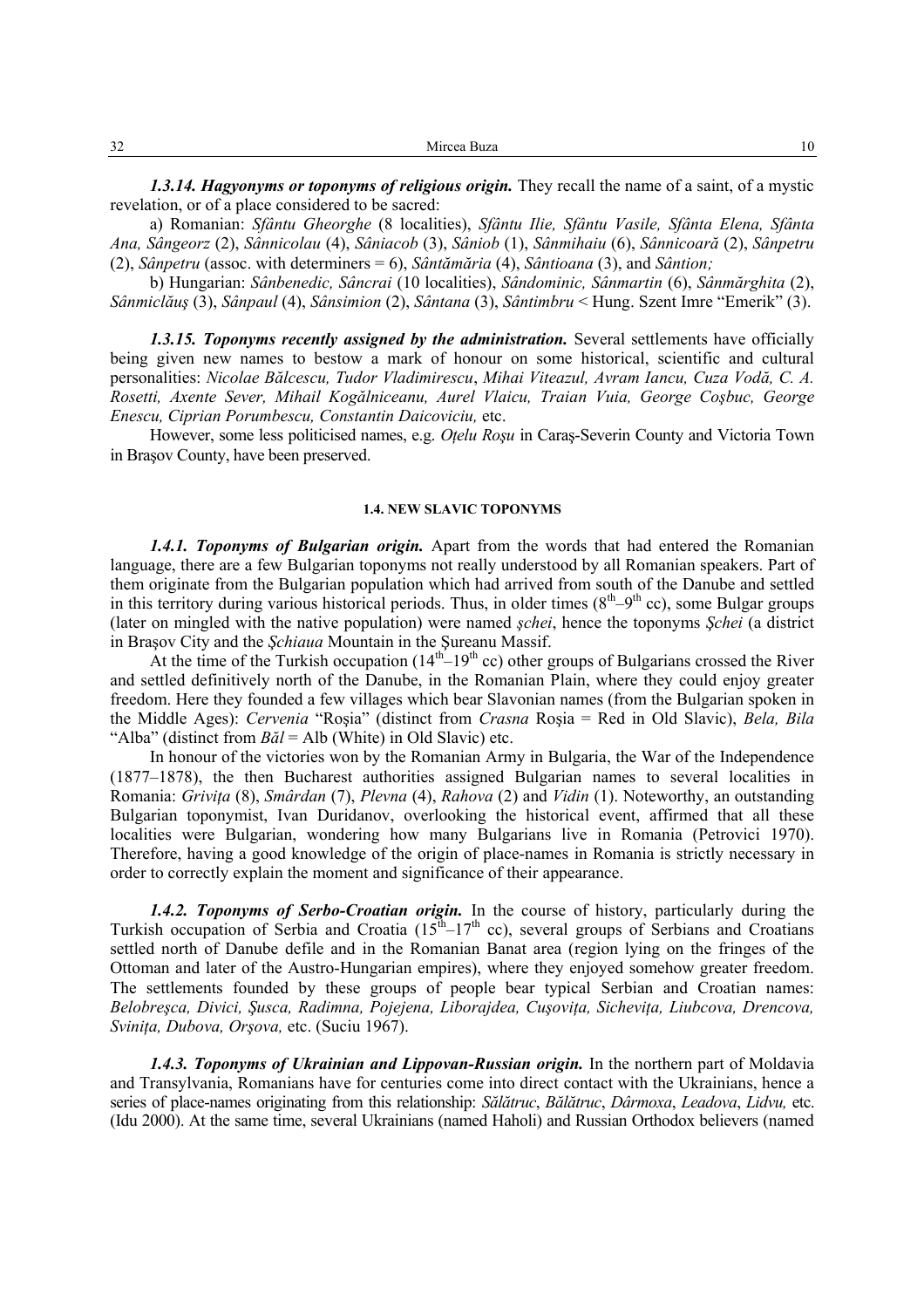Lippovans), persecuted by the Tzarist regime for religious considerations, would emigrate  $(18<sup>th</sup>$  cent.) and settle down in the Danube Delta area, on the banks of the Razim and Sinoie lakes, and on the Babadag Plateau. Their settlements were given Ukrainian and Russian names: *Pardina, Periprava, Sfiştovca, Letea, Cardon, Maliuc, Gorgova, Uzlina, Jurilovca, Slava Rusă, Slava Cercheză, Ciucurova,* Island *Sahalin,* Lakes *Isacov, Obretinul* Mare and *Obretinul* Mic*,* canals *Litcov* and *Lopatna,* etc.

### **1.5. OLD TURKISH TOPONYMS**

*1.5.1. Toponyms of Petcheneg – Cumanian origin.* Toponyms found especially in the low steppe and pre-steppe areas from the south and east of Romania are a clear proof that the Petchenegs and the Cumanians (who spoke the same language) did not rule only "on horseback" as the saying went, but settled down, mostly close to running waters and lakes, naming them with words from their own language. Subsequently they would mix up with the Romanians, leaving a relatively rich toponymy, still in use today. Toponyms referring in principal to waters being suffixed in -*l* (*ui*), are found in the Danube Plain and Floodplain, in Oltenia and Muntenia up to Moldavia: *Bahlui, Călmăţui, Călui, Desănţui, Gălăţui Gearmatalui, Teslui, Urlui,* and *Vaslui*, far more numerous in the past (Conea, Donat, 1958). Besides, there are also some oronyms, e.g. the *Bărăgan, Buceag* and *Burnaz* Plains (Ali Ekrem, 1994 cited by Nicolae, Suditu, 2008), as well as the *Covurlui* Plateau (Ungureanu, Boamfă, 2006), some of them being considered also hydronyms or oiconyms.

*1.5.2. Toponyms of Osmanli-Turkish and Tartar origin.* The over 400 years of Ottoman domination in the Romanian Countries has obviously left important traces in toponymy, moreover so, as Dobrogea was ruled and populated until 1878 by a majority Turkish-Tartar people. Therefore, the most numerous Osmanli-Turkish toponyms are currently found in the Dobrogea Plateau and the Danube Delta.

– Oronyms: *Ceatalul Ismail, Caraorman* (Black Forest) levee, *Teleorman* Plain (Pădurea Nebună – Mad Forest meaning full of dangers); hills: *Uzum Bair, Asmalar, Asan, Ozângele, Hagilar, Caradeniz, Alah Bair, Altân Tepe, Beştepe, Babadag,* the *Caraiman* Peak (anthroponym) in the Bucegi Mountains;

– Hydronyms: the valleys of *Aiorman, Başpunar, Canaraua* Fetei*, Dereaua Rahmanu*; *Teleorman*  River; lakes: *Beibugeac, Babadag, Murighiol, Topraighiol, Siutghiol, Techirghiol, Agighiol, Sarighiol,* etc.

– Oiconyms: *Babadag,* formerly *Baba Salta* (the name of a great Turkish feudal lord), *Caraorman* (named in honour of Sultan Mahmud the 5<sup>th</sup>), *Medgidia* (<Sultan Medged), *Sarinasuf, Sarichioi*, *Nazarcea, Osmancea, Adam Clisi* (Man's Church), *Aliman, Murflatar, Cogealac, Tariverde, Rahmanu, Altân Tepe, Congaz* (Hero's Stopper)*, Tatarbunar* (Tartar's Fountain), *Tuzla* (Salty), etc. Isolated occurrences in other regions: *Caracal* (Black Stronghold) in Oltenia, *Ada Kaleh* (Stronghold on the Island), today it is only the name of a viaduct in the Danube Gorge, etc.

### **1.6. FINO-UGRIC TOPONYMS**

*1.6.1. Toponyms of Hungarian origin.* The Hungarian authorities, having effectively ruled Transylvania for several centuries, would officially give and imposed lots of toponyms, which after 1918 were taken over and adapted to Romanian and preserved to the present day. At the same time, also the Hungarian population denominated settlements or places in which it was majoritar, or in totality, denominations assumed also by the Romanian and German people who lived in their proximity.

– Oronyms: *Oaş* Mts*, Oaşa* and *Iertaş* (Fallow Land) peaks*, Lăpuş* Mts. (Flat Place)*, Harghita* Mts.*, Mezeş* Mts. (Lowland)*,* Mt. *Rez* (Copper)*, Ardaşcheia* Peak (Wolf's Stone)*, Hagău* (Passageway), *Săcădate* (Rupture), *Surduc* (Gorge, Defile), etc.

– Hydronyms: *Arieş* (Golden River), *Sebeş* (Fast River), *Şieu* (Salt River), *Niraj* and *Miraş* (River with Birch-trees), *Cergău* (Murmuring River), *Chişveghi* (Small Valley), *Nodveghi* (Large Valley), *Chereteu* (Round Lake), *Sighiştel* (River with isles).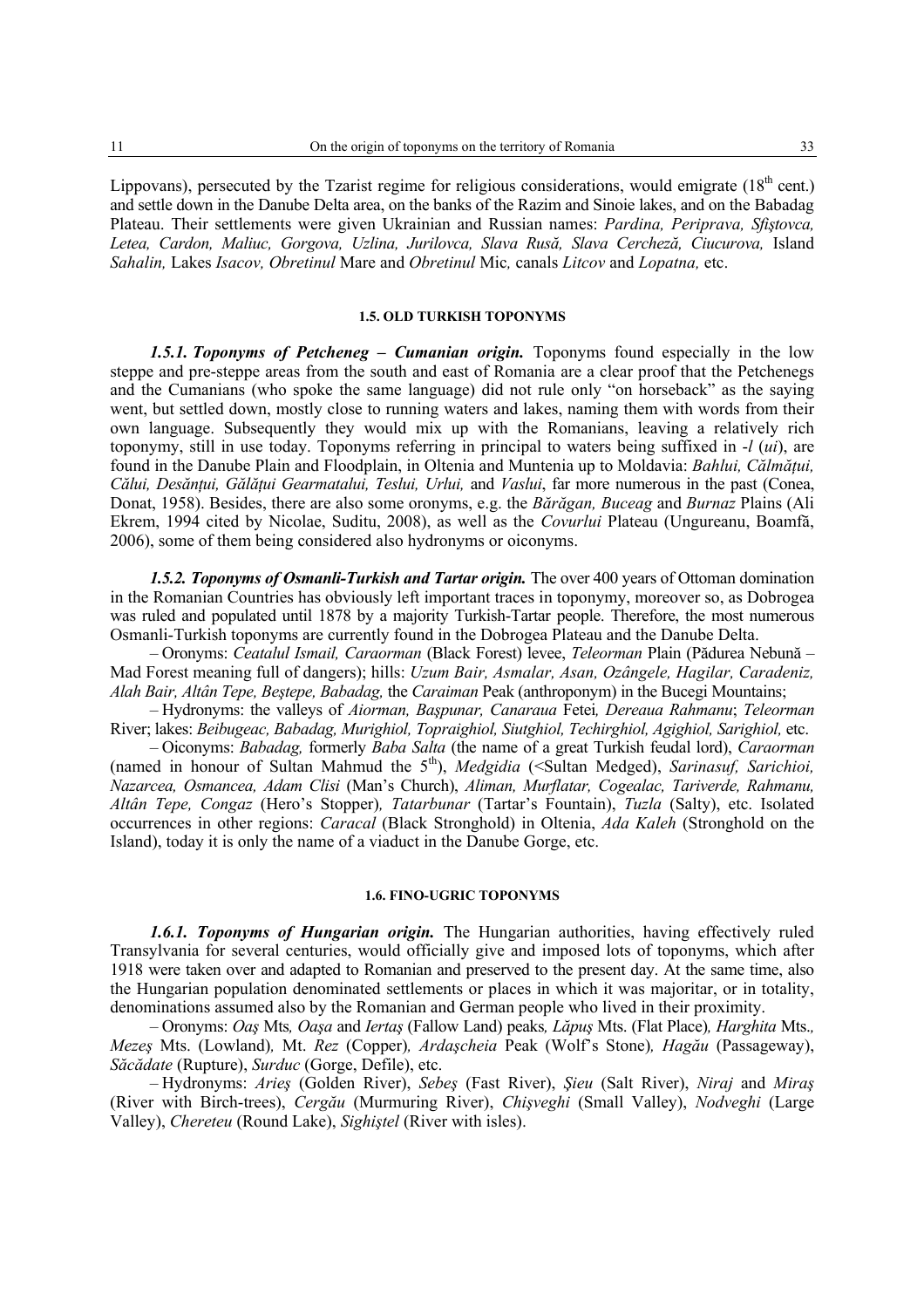| 34<br>Mircea Buza<br>້ |  |
|------------------------|--|
|------------------------|--|

– Oiconyms: *Apahida* (Father's Bridge), *Asînip* (Lots of women), *Cisnădie* (Valley of Wild Boars), *Cenade* (Colt), *Căpuş, Căpud, Copşa Mare, Copşa Mică* (Copşa = Gate), *Căpâlna* (Chapel), *Căptălan* (Cathedral), *Copand* (Vesper Bell), *Cheşcheş* (Goat), *Covaci* (Ironsmith), *Cut* (Fountain), *Şomcuta* (Fountain with Cornel-trees), *Lancrăm* (Round Coast), *Mănărade* (Hazel Wood), *Medveş* (Bear), *Nădăş* and *Nădăstia* (Willow), *Oiejdea* (Border Mark), *Poplaca* (Priest's Place), *Remetea, Râmeţ* (Hermit, Hermitage), *Şercaia* (Serpent, Dragon), *Silivaş* (Plum area), *Teiuş* (Thorns), *Orlat* (Below the Fortress), *Oradea, Orăştie* (City), *Uioara* (New City), *Spătac* (Saxons' Brook), *Veseuş*  (Saxons' Twigs), *Şeuşa* (Salty) (Iordan 1963).

– Anthroponyms: *Aiud* "Enyed", *Blaj* "Balász", *Alecuş* "Elekeş", *Loerinţ, Laslea, Micoşlaca, Noşlac, Petrisat,* and *Vinţu* de Jos.

#### **1.7. TOPONYMS OF GERMAN ORIGIN**

German colonists were brought into Transylvania by the Hungarian kings  $(12<sup>th</sup>-14<sup>th</sup>$  cc), into Banat, Crisana, Maramures and Bucovina by the Austrian emperors (18<sup>th</sup> cent.) and around Satu Mare Town by the Magyar nobility (19<sup>th</sup> cent.). They would give German names to their settlements (some 290) and to the places encompassed by them. These names were partly taken over by the Hungarian and Romanian population and authorities.

The denomination of some of the most important localities in particular, would be changed first by the Hungarian authorities and after the  $1<sup>st</sup>$  of December 1918, by the Romanian authorities: *Hermannstadt >Nagy Szeben> Sibiu, Kronstadt > Brasso > Braşov, Schäßburg > Segesvár > Sighişoara, Klausenburg > Kolozsvár > Cluj, Mühlbach > Szász Sebes > Sebeş, Broos > Szasz Város > Orăştie,* etc.

That would explain why some foreign authors, mainly those settled in Germany after the Second World War, used to write that the Romanian administration made massive changes in the old Transylvanian names of German origin, replacing them with Romanian ones. It should be underlined that there are currently 220 official settlement names of German origin, or referring to Germans. The Romanian administration modified only 25 such names, most of them (50), having been changed by the Hungarian administration and taken over as such by the Romanians. It is worth remembering that German denominations are being preserved in Romania, whereas in Poland, the Czech Republic, Slovakia and Hungary they have been thoroughly changed. This is a strong argument to the effect that national minorities in this country are entitled to maintain their traditional denominations (Buza 1999).

In terms of the oldness of German settlements, of the colonists' birth-place and of the socialhistorical conditions, one finds several categories of German toponyms:

*a) Toponyms maintaining the German name unaltered,* especially in Banat, where the Swabians arrived rather recently, after 1718: *Altringen, Bethausen, Charlottenburg, Eibenthal, Gottlob, Johannisfeld, Lenauheim, Liebling, Lindenfeld, Neudorf, Nitzkidorf, Steierdorf*, *Tirol,* etc.

*b) Toponyms slightly modified,* largely in Transylvania, but in which the original German term is easily recognisable: *Agnita* < Agnetheln, *Alţâna* < Alzenau, *Apold* < Trapold (Ms) and *Apoldu de Sus* < Groβpold (Sb), *Berghin* < Berwinsdorf, *Bungard* < Baumgarten (Orchard), *Chesler* < Kessler (anthroponym), *Criţ* < Kreuz (Cross), *Doştat* < Dürstatt (Dry place), *Felmer* < Felmer, *Ghirolţ* < Gherolsdorf (anthroponym), *Henig* < Henningsdorf, *Mălingrav* < Malinkrog, *Meşendorf* < Meschendorf, *Moardăş* < Mardish, *Noistadt* < Neustadt, *Reciu* < Rätsch (Landslides), *Rodbav* < Rohrbach (Brook with Willows), *Rotbav* < Rothbach (Red Brook), *Seligştat* < Seligstadt (Happy Place), *Şelimbăr* < Schellenberg (Schell's Hill), *Şoala* < Schaalbach, *Şona* < Schönau (Beautiful River Meadow), *Şpring* < Spring (Spring), *Tărpiu* < Treppen (Stairway), *Tătârlaua* < Taterloch (Tartar's Dan), *Vărd* < Werdt, etc. (Scheiner, 1926).

*c) Toponyms very much modified* because of their antiquity. This is the case exclusively in Transylvania, where Saxon colonists had arrived after the year 1150, speaking several mediaeval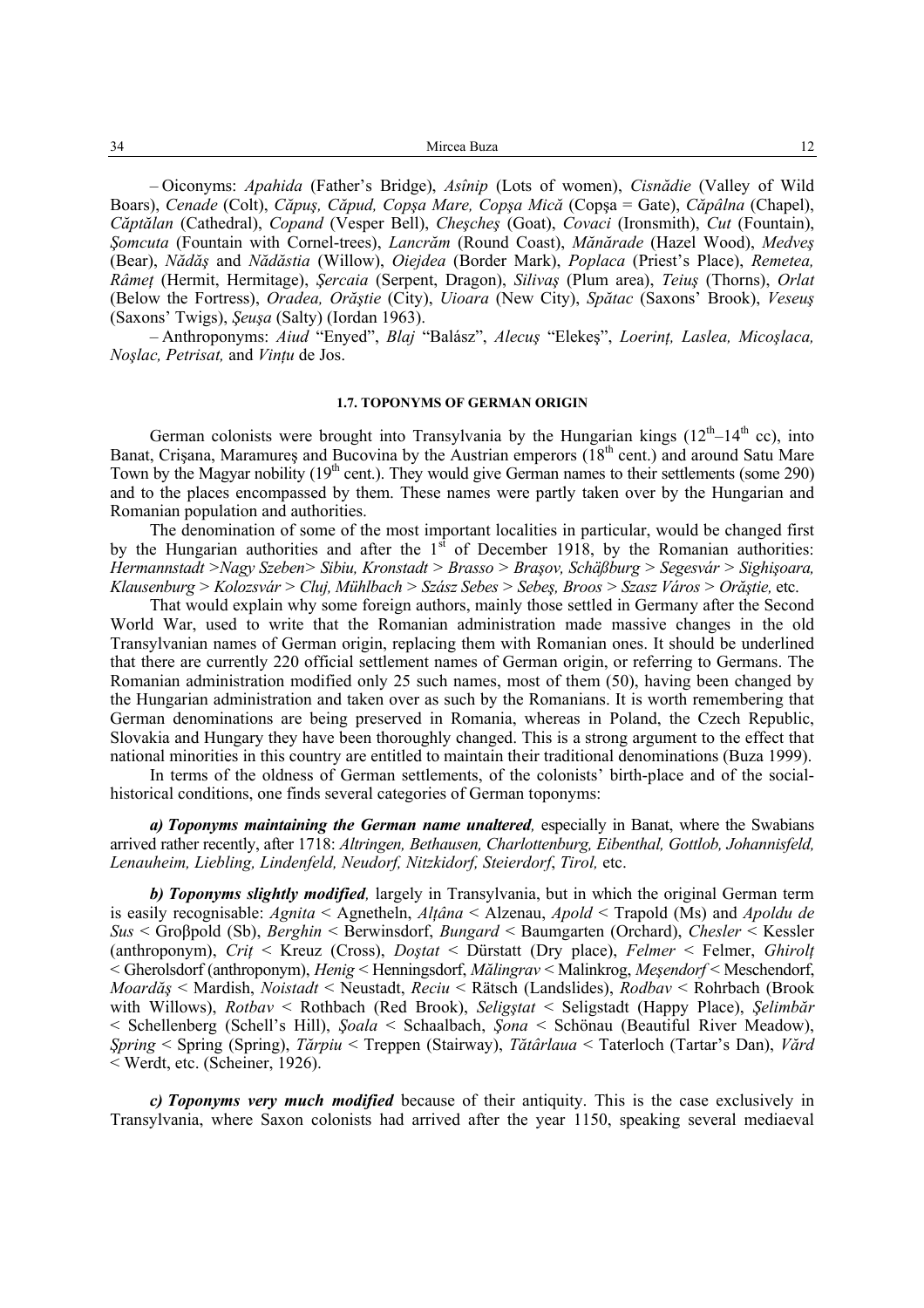German dialects, one of which is being preserved now only in Luxembourg. Despite having suffered alterations along Hungarian lines for 800 years, the basic German word is still detectable: *Apoş* < Abtsdorf (Abbot's Village), *Aţel* < Hetzelsdorf, *Bruiu* < Brunnweiler (Fountain's Hamlet), *Calbor*  < Kaltborn (Cold Fountain), *Caşolţ* < Kastenholtz (Oak Forest), *Chirpăr* < Kirchberg (Fortress Hill), *Cincu* < Schenke (The Pub), *Cloaşterf* < Klosterdorf (Monastery's Village), *Cobor* < Kaltborn (Cold Fountain), *Crizbav* < Krebsbach (Crayfish Valley), *Feldern* < Felder (Fields), *Fişer* < Schweiser (The Welder), *Fofeldea* < Hochfeld (Upper Field), *Gerdeal* < Gertrudental (Gertrude's Valley), *Ghimbav* < Weidenbach (Willows' Brook), *Ghirbom* < Birnbaum (Pear), *Hamba* < Hahnbach (Cock's Brook), *Hosman* < Holzmengen (Wood Pile), *Ilimbav* < Eulenbach (Owl's Brook), *Lechinţa* < Leckendorf (Dry Village), *Merghindeal* < Mergenthal (Marly Valley), *Mighindoala* < Engelthal (Narrow Valley), *Moruţ* < Moritzdorf, *Nocrih* < Neukirch "(New Church), *Ocland* < Hochland, (Tableland).

*d) Toponyms of German origin translated into, or adapted to Romanian: Albeştii Bistriţei*  < Weiβkirch bei Bistritz, *Băgaciu* < Bogeschdorf (Ms)<sup>∗</sup> , *Dealu Frumos* < Schönberg (Sb), *Domneşti* < Adelsdorf (BN), *Ghinda* < Windau (BN), *Glăjăria* < Glashütte (Ms), *Iacobeni* < Jakobsdorf (Sb), *Măgheruş* < Maniersch (Ms), *Noul* < Neudorf (Sb), *Noul Săsesc* < Neudorf (Sb), *Movile* < Hundertbücheln (Bv), *Petiş* < Petersdorf (Sb), *Petreşti* < Petersdorf (Ab), *Petreşti* < Petrifeld (SM), *Petriş* < Petersdorf (BN), *Roşia* < Rothberg (Sb), *Satu Nou* < Oberneudorf (Bv), *Sâniacob* < Jakobsdorf (BN), *Sânpetru* < Petersberg (Bv), *Sântioana* < Johannisdorf (Bv), *Şomartin* < Martinsberg (Sb), *Şura Mare* < Groβscheuern (Sb), *Şura Mică* < Kleinscheuern (Sb), *Valea Lungă* < Langental (Sb), *Vulcan* < Wolkendorf (Bv). We consider them translations because the first documentary attestations were in German (Suciu 1967, 1968, Wagner 1977).

#### **CONCLUSIONS**

Toponomy is part of the spiritual heritage of the Romanian people and of the national minorities, adding information to the description and presentation of a region. Many denorminations are a plastic representation of various qualities of a place, others highlight the Romanian people's antiquity and continuity on his ancestral land, basically the Carpathian – Danubian – Pontic (Black Sea) space. The reality clearly refutes the immigration theory whereby the Romanians had come from south of the Danube, beginning to "infiltrate" themselves into Transylvania since the 14<sup>th</sup> century, that is after the Hungarians, the Saxons and the Swabians had settled there. Local toponymy shows the name of some main rivers to be of Daco-Getae origin, having been preserved orally to this very day, e.g. the *Danube, Mureş, Olt, Criş, Ampoi, Timiş,* etc. and taken over in a very similar form by the Hungarian and German populations arrived in Transylvania after the  $11<sup>th</sup>-12<sup>th</sup>$  centuries. Besides, there are the old Slavic names of some rivers, dating to the  $7<sup>th</sup>-8<sup>th</sup>$  cc A.D., which the new conquerors adapted or replaced.

Detailed field investigations and the study of numerous published works (partially listed in the Bibliography) help Romanian geographers to elaborate a diversity of toponymic maps on a wide range of aspects (Oancea 1976, 1984). These maps may cover the whole Romanian territory, a historical province alone, a county, a commune or a village, as well as a certain physico-geographical region, such as a massif, a plain, a depression, etc. Like maps, which other specialists (linguists, historians and ethnogeographers) are sporadically producing, would represent the contribution of geographers to the knowledge of Romanian toponymy.

**ACKNOWLEDGMENTS:** The present paper was elaborated in connection with the two-volume "*Gazetteer of Romania*" (2008–2009), published under the Romanian Academy's Project No. II/2000–2009, parts of the paper having being introduced in the university course "Toponimie geografică românească", Sibiu, 2002.

l

<sup>∗</sup> Parentheses represent the respective county.